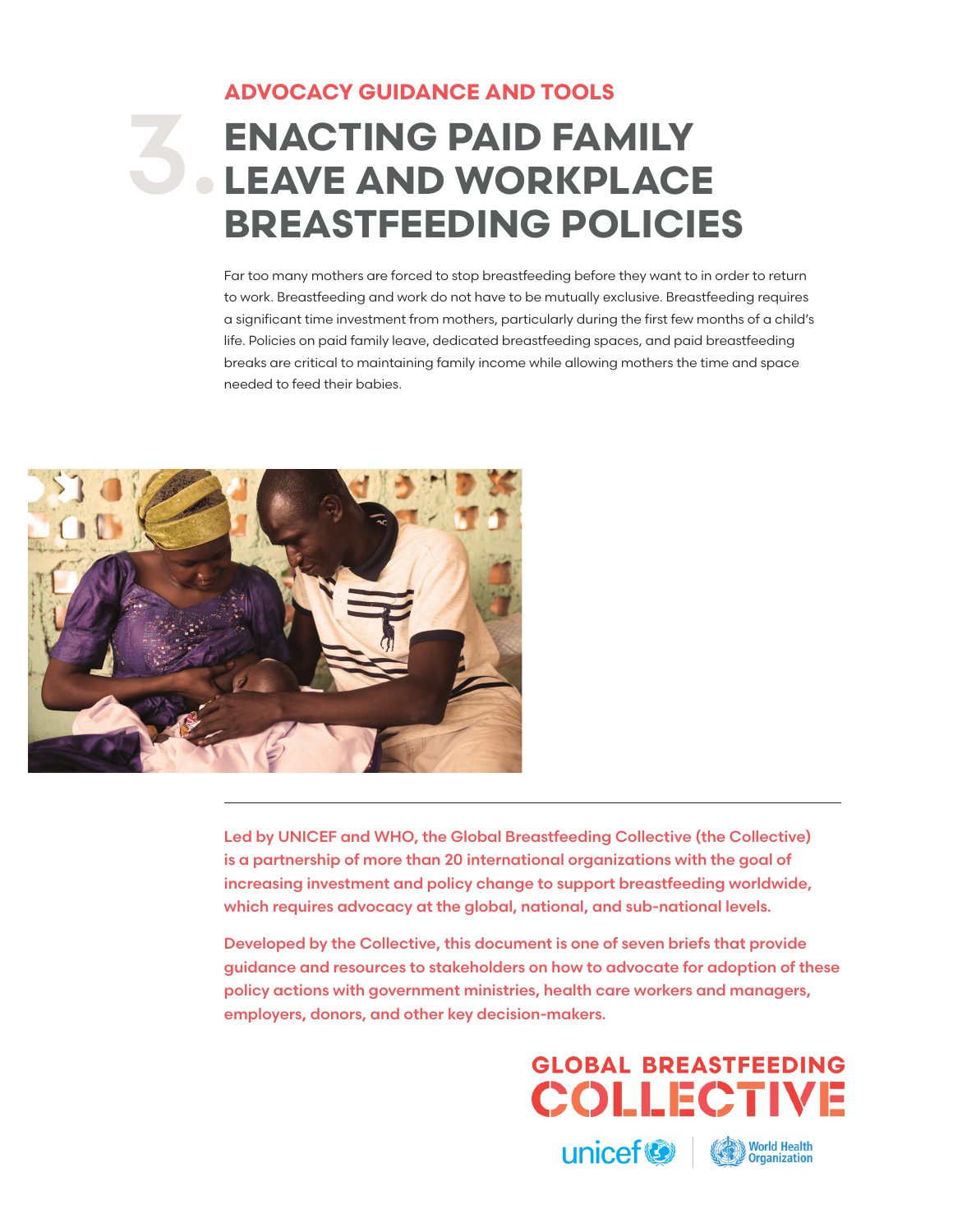### **THE PROBLEM**

No mother should have to choose between providing for her family economically or offering the best nourishment for her infant.

The World Health Organization (WHO) recommends exclusive breastfeeding for six months and continued breastfeeding for two years or beyond to give children and mothers the full benefits of breastfeeding. Yet, only 41 per cent of infants worldwide are exclusively breastfed for six months.<sup>2</sup> A mother's return to work is a critical barrier to applying recommended breastfeeding practices. Mothers need time off from work to care for a new baby and get breastfeeding off to a successful start. When a breastfeeding mother returns to work, her ability to continue breastfeeding depends on having breastfeeding breaks; a safe, private, and hygienic space for expressing and storing breastmilk; and access to affordable child care near her workplace.

## **THE SOLUTION**

Expanding family leave protections can reduce child mortality and improve health and economic outcomes.

Women are two and a half times more likely to breastfeed when her decision to do so is protected, promoted, and supported.<sup>1</sup> Data from approximately 300,000 live births in 20 low- and middle-income countries make it clear that longer maternity leave is associated with lower infant mortality. For each month of additional maternity protection, there is a reduction of nearly eight infant deaths per 1,000 live births.<sup>3</sup> When mothers are provided with time, space, and support to breastfeed in line with recommendations:

- $\blacksquare$  Children have the healthiest possible start in life and grow to be stronger, smarter, and more productive later during adulthood;
- $\blacksquare$  Mothers' mental and physical health improves, benefitting them and their employers;<sup>4,5,6,7</sup>
- $\blacksquare$  Healthcare expenditures decline.<sup>10,11</sup>

The International Labour Organization (ILO) recommends that employers provide a minimum of 18 weeks of maternity leave, and many countries have adopted maternity protection of six months or longer partly to enable six months of exclusive breastfeeding. Continued breastfeeding through 24 months and beyond can then be supported through workplace provision of safe and hygienic lactation spaces, breastfeeding breaks, and childcare support. Policies that promote flexible and family-friendly workplaces attract more women to the workforce and reduce constraints on women's time, increasing per capita income, and benefiting national economies.12 When women can simultaneously nurture their children and participate in paid work, everyone benefits.

Women in informal employment (who lack maternity leave and other accommodations) can benefit from state grants and other social and financial protection measures to help their families maintain a steady income while they feed and care for their baby.

# **TOOLS AND RESOURCES TO SUPPORT ADVOCACY FOR PAID FAMILY LEAVE AND WORKPLACE BREASTFEEDING POLICIES**

On providing paid family leave to all mothers, including women in the informal economy:

#### [ILO Databas](http://www.ilo.org/travail/areasofwork/maternity-protection/WCMS_145724/lang--en/index.htm)e

This resource provides country-by-country maternity protection laws around the world.

# [Social Protection for All Issue Brief: Maternity](https://www.social-protection.org/gimi/gess/RessourcePDF.action?ressource.ressourceId=54094)  [cash benefits for workers in the informal](https://www.social-protection.org/gimi/gess/RessourcePDF.action?ressource.ressourceId=54094)  [economy](https://www.social-protection.org/gimi/gess/RessourcePDF.action?ressource.ressourceId=54094)

This brief provides information about how to provide support to working mothers in the informal economy.

#### [WABA Maternity Protection Chart](http://www.waba.org.my/whatwedo/womenandwork/pdf/mpchart2015.pdf)

This resource provides data from all countries on maternity and paternity leave.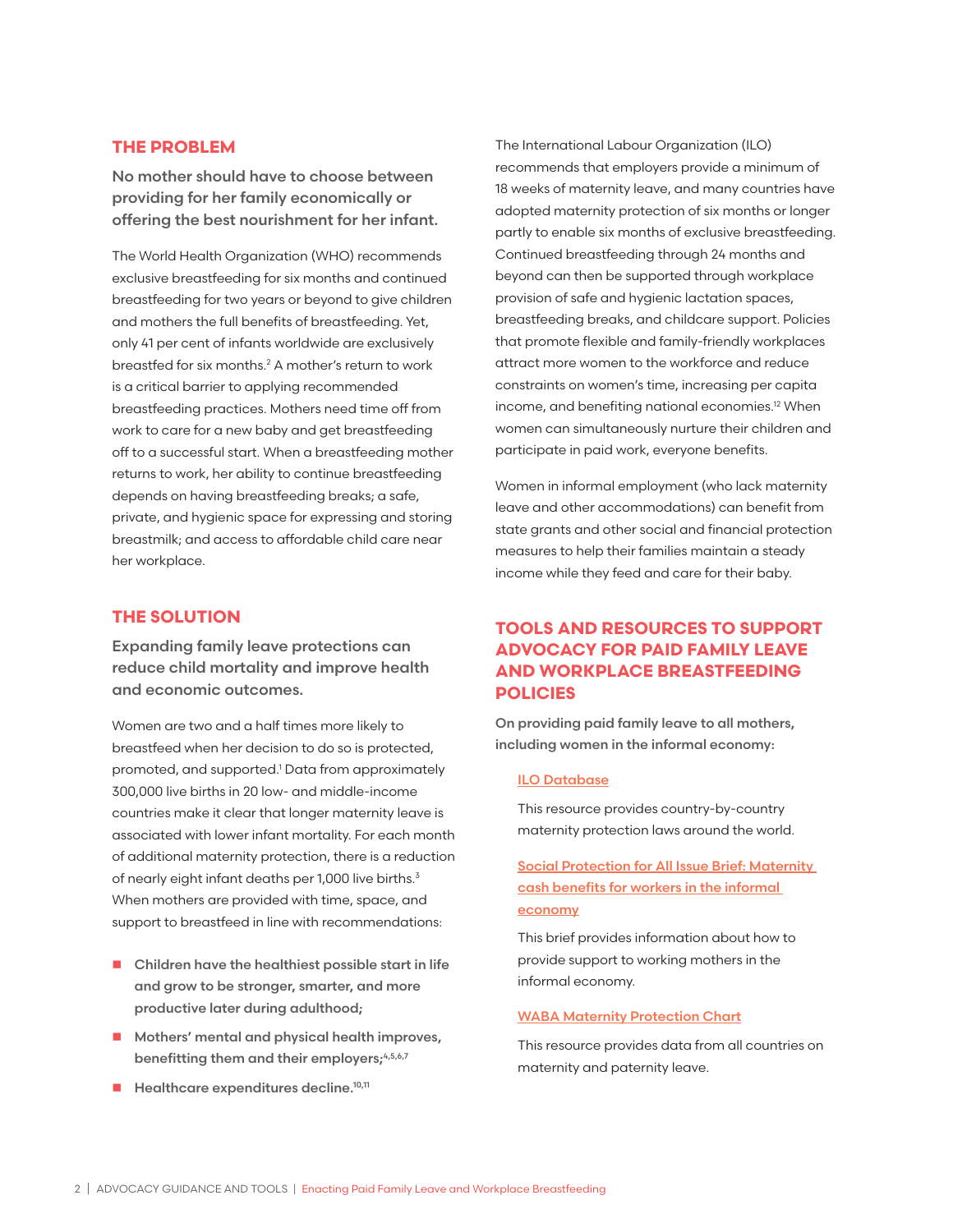On establishing breastfeeding-friendly work places, including establishing support facilities such as crèches, breastfeeding rooms, and flexible work hours:

# [Alive & Thrive Workplace Lactation Support](https://www.aliveandthrive.org/wp-content/uploads/2018/02/Workplace-Toolkit_Eng.pdf)  **[Toolkit](https://www.aliveandthrive.org/wp-content/uploads/2018/02/Workplace-Toolkit_Eng.pdf)**

This set of tools provides guidance on implementing workplace lactation support.

# [Let's Make it Work!: Breastfeeding in the](https://www.healthynewbornnetwork.org/hnn-content/uploads/Mother_BabyFriendlyWorkplaceInitiativeC4D_web1_002_.pdf)  **[Workplace](https://www.healthynewbornnetwork.org/hnn-content/uploads/Mother_BabyFriendlyWorkplaceInitiativeC4D_web1_002_.pdf)**

This report outlines how to make breastfeeding possible for working mothers.

#### [The ILO Maternity Protection Resource Package](http://mprp.itcilo.org/pages/en/modules.html)

This package of information and tools can guide breastfeeding support advocacy at all levels.

#### [Business Case for Breastfeeding](https://www.womenshealth.gov/breastfeeding/breastfeeding-home-work-and-public/breastfeeding-and-going-back-work/business-case)

This comprehensive program provides resources to educate employers on supporting breastfeeding employees in the workplace.

#### [Alliance for Breastfeeding Action \(WABA\) Brief](http://worldbreastfeedingweek.org/2015/pdf/wbw2015-af-eng.pdf)

This brief offers examples of how to support working mothers and advocate for maternity protection.

#### [UNICEF Breastfeeding for Working Mothers video](https://www.youtube.com/watch?v=tT103Ns_fx4&feature=youtu.be)

This video demonstrates how to express breast milk and keep it safe.

On ensuring that breastfeeding and maternity protection are prioritized in public spending:

[The World Breastfeeding Costing Initiative:](http://www.worldbreastfeedingcosting.org/wbci/The-Need-to-Invest-in-Babies.pdf)  [The need to invest in babies](http://www.worldbreastfeedingcosting.org/wbci/The-Need-to-Invest-in-Babies.pdf)

This report provides evidence and strategies to advocate for improving BFHI investments.

Additional tools for creating an advocacy strategy:

[UNICEF Advocacy Toolkit: A guide to influencing](https://www.unicef.org/cbsc/files/Advocacy_Toolkit.pdf)  [decisions that improve children's lives](https://www.unicef.org/cbsc/files/Advocacy_Toolkit.pdf)

This toolkit provides practical tools for country leaders for building and carrying out an advocacy strategy.

Alive & Thrive Guide for Public Health Advocacy: [Tools and Lessons Learned from Successful IYCF](https://www.aliveandthrive.org/wp-content/uploads/2018/02/Guide_Infant_Child_Feeding_Advocacy.pdf)  **[Advocacy in Southeast Asia](https://www.aliveandthrive.org/wp-content/uploads/2018/02/Guide_Infant_Child_Feeding_Advocacy.pdf)** 

This guide can be used to develop a nutrition advocacy strategy through a four-step process for policy change.

#### [Global Breastfeeding Scorecard](https://www.who.int/nutrition/publications/infantfeeding/global-bf-scorecard-2018/en/)

This tool reviews national progress in implementing key breastfeeding interventions to encourage countries to support breastfeeding.

# **CONCLUSION**

Political leaders and employers can improve economic and health outcomes by expanding paid family leave. Advocating for parental leave is advocating for children to have the healthiest possible start to life and to grow up to be stronger, smarter, and more productive. Together, we can ensure all mothers and families have the support they need for optimal health and productivity.